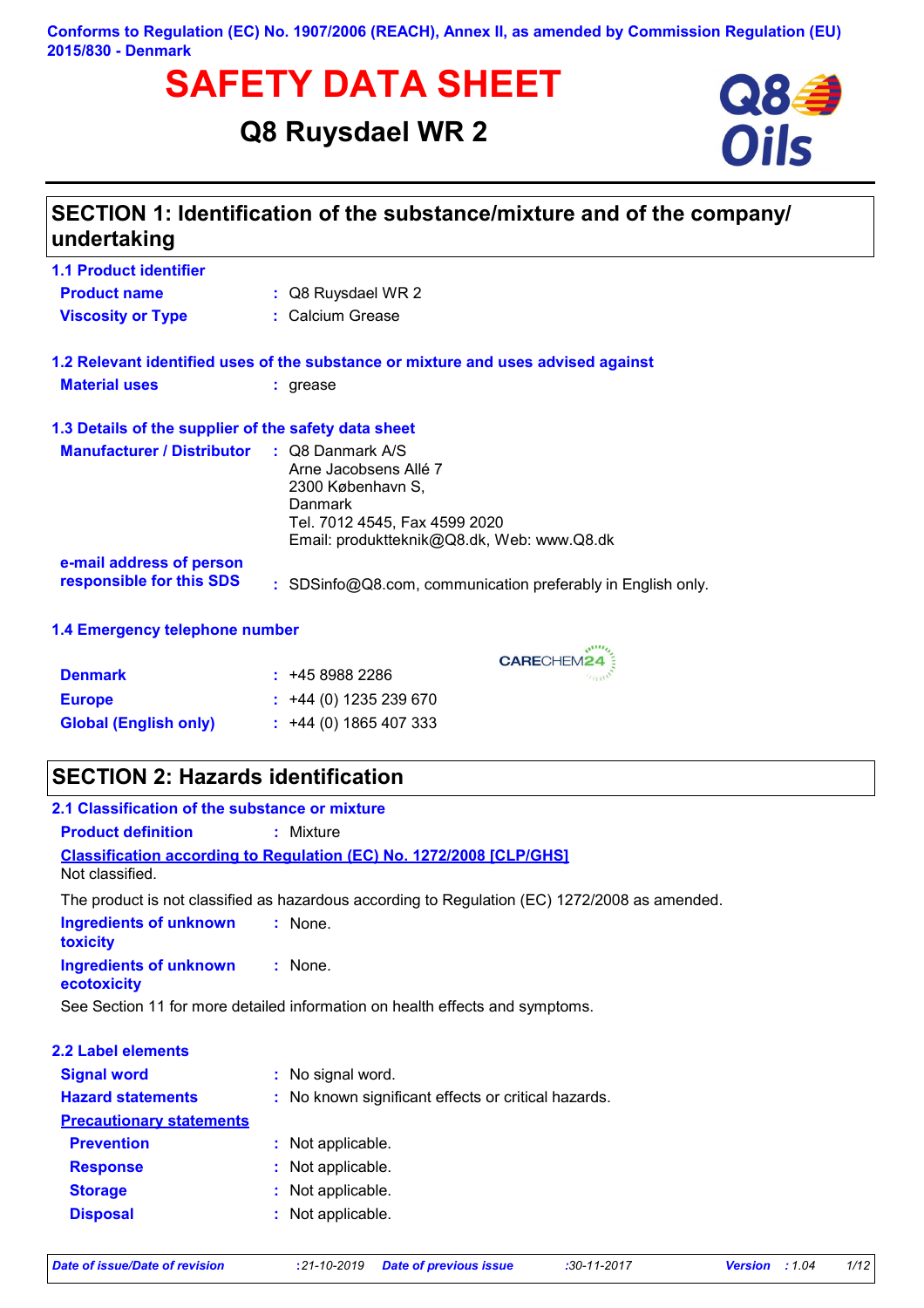| <b>SECTION 2: Hazards identification</b> |                                           |  |  |
|------------------------------------------|-------------------------------------------|--|--|
| <b>Supplemental label</b><br>elements    | : Safety data sheet available on request. |  |  |

| <b>Annex XVII - Restrictions</b><br>on the manufacture,<br>placing on the market and<br>use of certain dangerous<br>substances, mixtures and<br>articles | : Not applicable. |
|----------------------------------------------------------------------------------------------------------------------------------------------------------|-------------------|
| <b>Special packaging requirements</b>                                                                                                                    |                   |
| <b>Containers to be fitted</b><br>with child-resistant<br>fastenings                                                                                     | : Not applicable. |
| Tactile warning of danger : Not applicable.                                                                                                              |                   |

#### **2.3 Other hazards**

**Other hazards which do : not result in classification**

: Prolonged or repeated contact may dry skin and cause irritation.

## **SECTION 3: Composition/information on ingredients**

|  | <b>3.2 Mixtures</b> |
|--|---------------------|
|  |                     |

Г

| <b>3.2 Mixtures</b>            | Mixture            |  |
|--------------------------------|--------------------|--|
| <b>Product/ingredient name</b> | <b>Identifiers</b> |  |

| <b>Product/ingredient name</b>                                                                      | <b>Identifiers</b>                                                 | %   | <b>Regulation (EC) No.</b><br><b>1272/2008 [CLP]</b>                                | <b>Type</b> | <b>Notes</b> |
|-----------------------------------------------------------------------------------------------------|--------------------------------------------------------------------|-----|-------------------------------------------------------------------------------------|-------------|--------------|
| Phosphorodithioic acid, mixed O,<br>O-bis(2-ethylhexyl and iso-Bu and<br>iso-Pr) esters, zinc salts | REACH #:<br>  01-2119521201-61<br>EC: 288-917-4<br>CAS: 85940-28-9 | 2.5 | Skin Irrit. 2, H315<br>Eye Irrit. 2, H319<br>Aquatic Chronic 2,<br>H411             | $[1]$       |              |
|                                                                                                     |                                                                    |     | See Section 16 for<br>the full text of the H $\,$<br>∣statements declared<br>above. |             |              |

The mineral oils in the product contain < 3% DMSO extract (IP 346).

There are no additional ingredients present which, within the current knowledge of the supplier and in the concentrations applicable, are classified as hazardous to health or the environment, are PBTs, vPvBs or Substances of equivalent concern, or have been assigned a workplace exposure limit and hence require reporting in this section.

## **Type**

[1] Substance classified with a health or environmental hazard

[2] Substance with a workplace exposure limit

- [3] Substance meets the criteria for PBT according to Regulation (EC) No. 1907/2006, Annex XIII
- [4] Substance meets the criteria for vPvB according to Regulation (EC) No. 1907/2006, Annex XIII

[5] Substance of equivalent concern

[6] Additional disclosure due to company policy

Occupational exposure limits, if available, are listed in Section 8.

# **SECTION 4: First aid measures**

| <b>4.1 Description of first aid measures</b> |                                                                                                                                                                     |
|----------------------------------------------|---------------------------------------------------------------------------------------------------------------------------------------------------------------------|
| <b>Eye contact</b>                           | : Immediately flush eyes with plenty of water, occasionally lifting the upper and lower<br>eyelids. Check for and remove any contact lenses. Get medical attention. |
| <b>Inhalation</b>                            | : Remove victim to fresh air and keep at rest in a position comfortable for breathing.<br>Get medical attention if symptoms occur.                                  |
| <b>Skin contact</b>                          | : Wash skin thoroughly with soap and water or use recognized skin cleanser.<br>Remove contaminated clothing and shoes. Get medical attention if symptoms occur.     |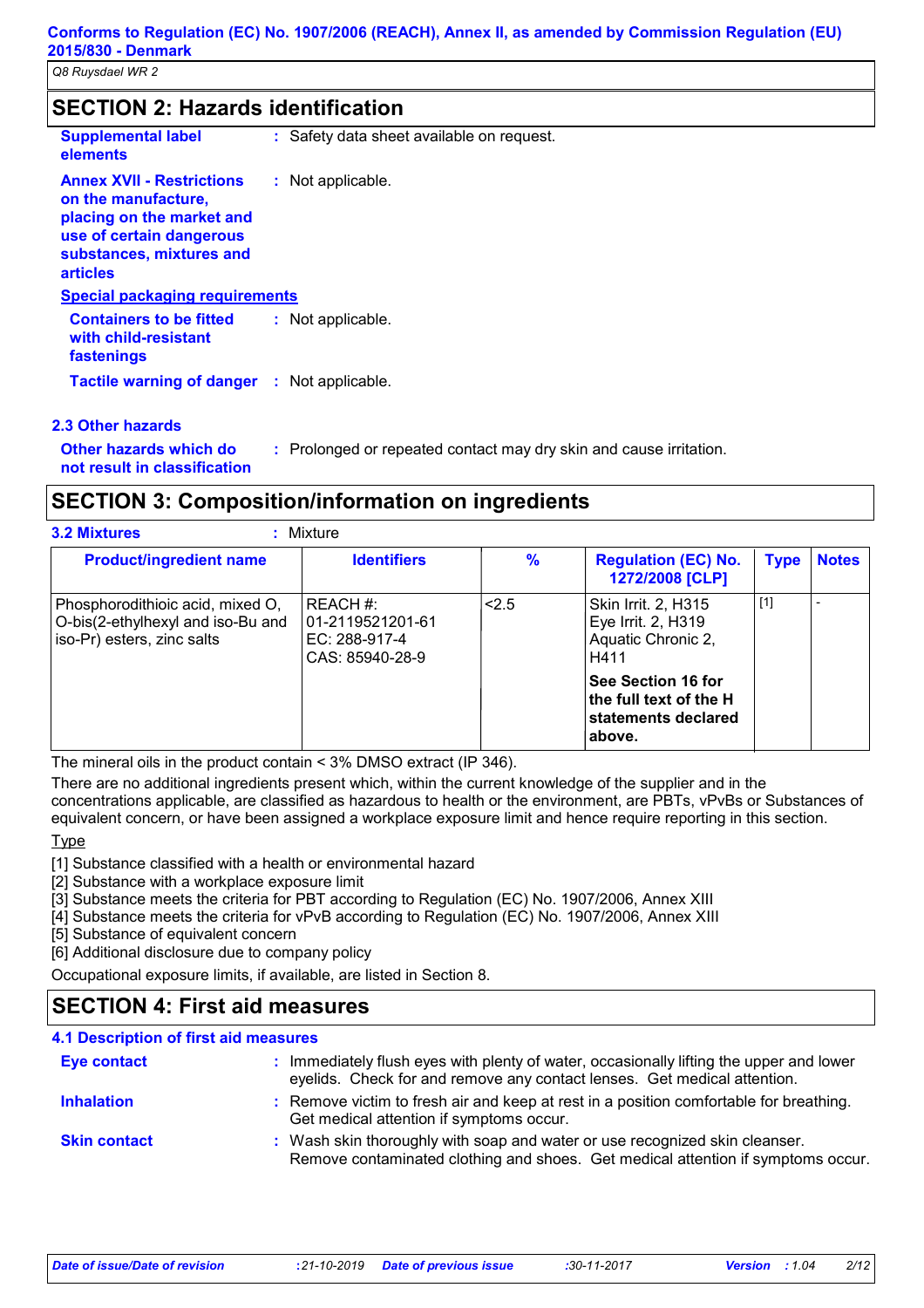# **SECTION 4: First aid measures**

| <b>Ingestion</b>                  | : Wash out mouth with water. Remove victim to fresh air and keep at rest in a<br>position comfortable for breathing. If material has been swallowed and the exposed<br>person is conscious, give small quantities of water to drink. Do not induce vomiting<br>unless directed to do so by medical personnel. Get medical attention if symptoms<br>occur. |
|-----------------------------------|-----------------------------------------------------------------------------------------------------------------------------------------------------------------------------------------------------------------------------------------------------------------------------------------------------------------------------------------------------------|
| <b>Protection of first-aiders</b> | : No action shall be taken involving any personal risk or without suitable training.                                                                                                                                                                                                                                                                      |

### **4.2 Most important symptoms and effects, both acute and delayed**

**Over-exposure signs/symptoms**

| <b>Eye contact</b>  | : No specific data.                                                                |
|---------------------|------------------------------------------------------------------------------------|
| <b>Inhalation</b>   | : No specific data.                                                                |
| <b>Skin contact</b> | : Adverse symptoms may include the following:<br>irritation<br>dryness<br>cracking |
| <b>Ingestion</b>    | : No specific data.                                                                |

#### **4.3 Indication of any immediate medical attention and special treatment needed**

| <b>Notes to physician</b>  | : Treat symptomatically. Contact poison treatment specialist immediately if large<br>quantities have been ingested or inhaled. |
|----------------------------|--------------------------------------------------------------------------------------------------------------------------------|
| <b>Specific treatments</b> | : No specific treatment.                                                                                                       |

# **SECTION 5: Firefighting measures**

| <b>5.1 Extinguishing media</b>                            |                                                                                                                                                                                                                                                                                                                                                                       |
|-----------------------------------------------------------|-----------------------------------------------------------------------------------------------------------------------------------------------------------------------------------------------------------------------------------------------------------------------------------------------------------------------------------------------------------------------|
| <b>Suitable extinguishing</b><br>media                    | : Use dry chemical, $CO2$ , alcohol-resistant foam or water spray (fog).                                                                                                                                                                                                                                                                                              |
| <b>Unsuitable extinguishing</b><br>media                  | : Do not use water jet.                                                                                                                                                                                                                                                                                                                                               |
| 5.2 Special hazards arising from the substance or mixture |                                                                                                                                                                                                                                                                                                                                                                       |
| <b>Hazards from the</b><br>substance or mixture           | : In a fire or if heated, a pressure increase will occur and the container may burst.                                                                                                                                                                                                                                                                                 |
| <b>Hazardous combustion</b><br>products                   | : No specific data.                                                                                                                                                                                                                                                                                                                                                   |
| <b>5.3 Advice for firefighters</b>                        |                                                                                                                                                                                                                                                                                                                                                                       |
| <b>Special protective actions</b><br>for fire-fighters    | : Promptly isolate the scene by removing all persons from the vicinity of the incident if<br>there is a fire. No action shall be taken involving any personal risk or without<br>suitable training.                                                                                                                                                                   |
| <b>Special protective</b><br>equipment for fire-fighters  | : Fire-fighters should wear appropriate protective equipment and self-contained<br>breathing apparatus (SCBA) with a full face-piece operated in positive pressure<br>mode. Clothing for fire-fighters (including helmets, protective boots and gloves)<br>conforming to European standard EN 469 will provide a basic level of protection for<br>chemical incidents. |

# **SECTION 6: Accidental release measures**

| 6.1 Personal precautions, protective equipment and emergency procedures |                                                                                                                                                                                                                                                                                      |               |                  |      |
|-------------------------------------------------------------------------|--------------------------------------------------------------------------------------------------------------------------------------------------------------------------------------------------------------------------------------------------------------------------------------|---------------|------------------|------|
| For non-emergency<br>personnel                                          | : No action shall be taken involving any personal risk or without suitable training.<br>Evacuate surrounding areas. Keep unnecessary and unprotected personnel from<br>entering. Do not touch or walk through spilled material. Put on appropriate<br>personal protective equipment. |               |                  |      |
| For emergency responders                                                | If specialized clothing is required to deal with the spillage, take note of any<br>information in Section 8 on suitable and unsuitable materials. See also the<br>information in "For non-emergency personnel".                                                                      |               |                  |      |
| Date of issue/Date of revision                                          | <b>Date of previous issue</b><br>$:21 - 10 - 2019$                                                                                                                                                                                                                                   | $:30-11-2017$ | :1.04<br>Version | 3/12 |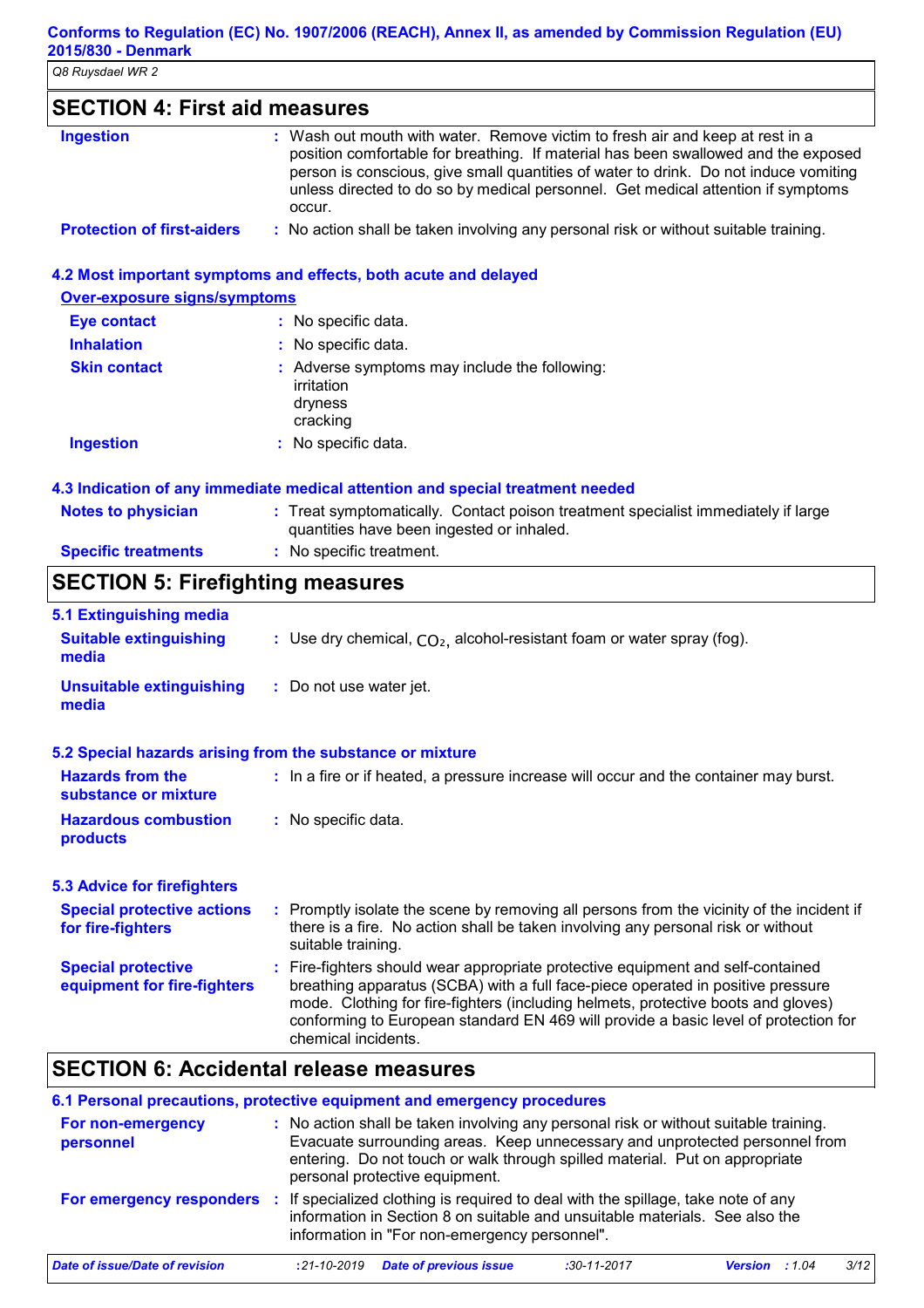## **SECTION 6: Accidental release measures**

| <b>6.2 Environmental</b><br><b>precautions</b> | : Avoid dispersal of spilled material and runoff and contact with soil, waterways,<br>drains and sewers. Inform the relevant authorities if the product has caused<br>environmental pollution (sewers, waterways, soil or air).                                                                                                                                                                                                                                                |
|------------------------------------------------|--------------------------------------------------------------------------------------------------------------------------------------------------------------------------------------------------------------------------------------------------------------------------------------------------------------------------------------------------------------------------------------------------------------------------------------------------------------------------------|
|                                                | 6.3 Methods and materials for containment and cleaning up                                                                                                                                                                                                                                                                                                                                                                                                                      |
| <b>Small spill</b>                             | : Stop leak if without risk. Move containers from spill area. Dilute with water and mop<br>up if water-soluble. Alternatively, or if water-insoluble, absorb with an inert dry<br>material and place in an appropriate waste disposal container. Dispose of via a<br>licensed waste disposal contractor.                                                                                                                                                                       |
| <b>Large spill</b>                             | : Stop leak if without risk. Move containers from spill area. Prevent entry into sewers,<br>water courses, basements or confined areas. Wash spillages into an effluent<br>treatment plant or proceed as follows. Contain and collect spillage with non-<br>combustible, absorbent material e.g. sand, earth, vermiculite or diatomaceous earth<br>and place in container for disposal according to local regulations. Dispose of via a<br>licensed waste disposal contractor. |
| 6.4 Reference to other<br><b>sections</b>      | : See Section 1 for emergency contact information.<br>See Section 8 for information on appropriate personal protective equipment.<br>See Section 13 for additional waste treatment information.                                                                                                                                                                                                                                                                                |

## **SECTION 7: Handling and storage**

The information in this section contains generic advice and guidance. The list of Identified Uses in Section 1 should be consulted for any available use-specific information provided in the Exposure Scenario(s).

#### **7.1 Precautions for safe handling**

| <b>Protective measures</b>                       | : Put on appropriate personal protective equipment (see Section 8).                                                                                                                                                                                                                                                                                           |
|--------------------------------------------------|---------------------------------------------------------------------------------------------------------------------------------------------------------------------------------------------------------------------------------------------------------------------------------------------------------------------------------------------------------------|
| <b>Advice on general</b><br>occupational hygiene | : Eating, drinking and smoking should be prohibited in areas where this material is<br>handled, stored and processed. Workers should wash hands and face before<br>eating, drinking and smoking. Remove contaminated clothing and protective<br>equipment before entering eating areas. See also Section 8 for additional<br>information on hygiene measures. |

#### **7.2 Conditions for safe storage, including any incompatibilities**

Store in accordance with local regulations. Store in original container protected from direct sunlight in a dry, cool and well-ventilated area, away from incompatible materials (see Section 10) and food and drink. Keep container tightly closed and sealed until ready for use. Containers that have been opened must be carefully resealed and kept upright to prevent leakage. Do not store in unlabeled containers. Use appropriate containment to avoid environmental contamination. See Section 10 for incompatible materials before handling or use.

| 7.3 Specific end use(s)           |                  |  |  |
|-----------------------------------|------------------|--|--|
| <b>Recommendations</b>            | : Not available. |  |  |
| <b>Industrial sector specific</b> | : Not available. |  |  |
| <b>solutions</b>                  |                  |  |  |

## **SECTION 8: Exposure controls/personal protection**

The information in this section contains generic advice and guidance. Information is provided based on typical anticipated uses of the product. Additional measures might be required for bulk handling or other uses that could significantly increase worker exposure or environmental releases.

#### **8.1 Control parameters**

#### **Occupational exposure limits**

No exposure limit value known.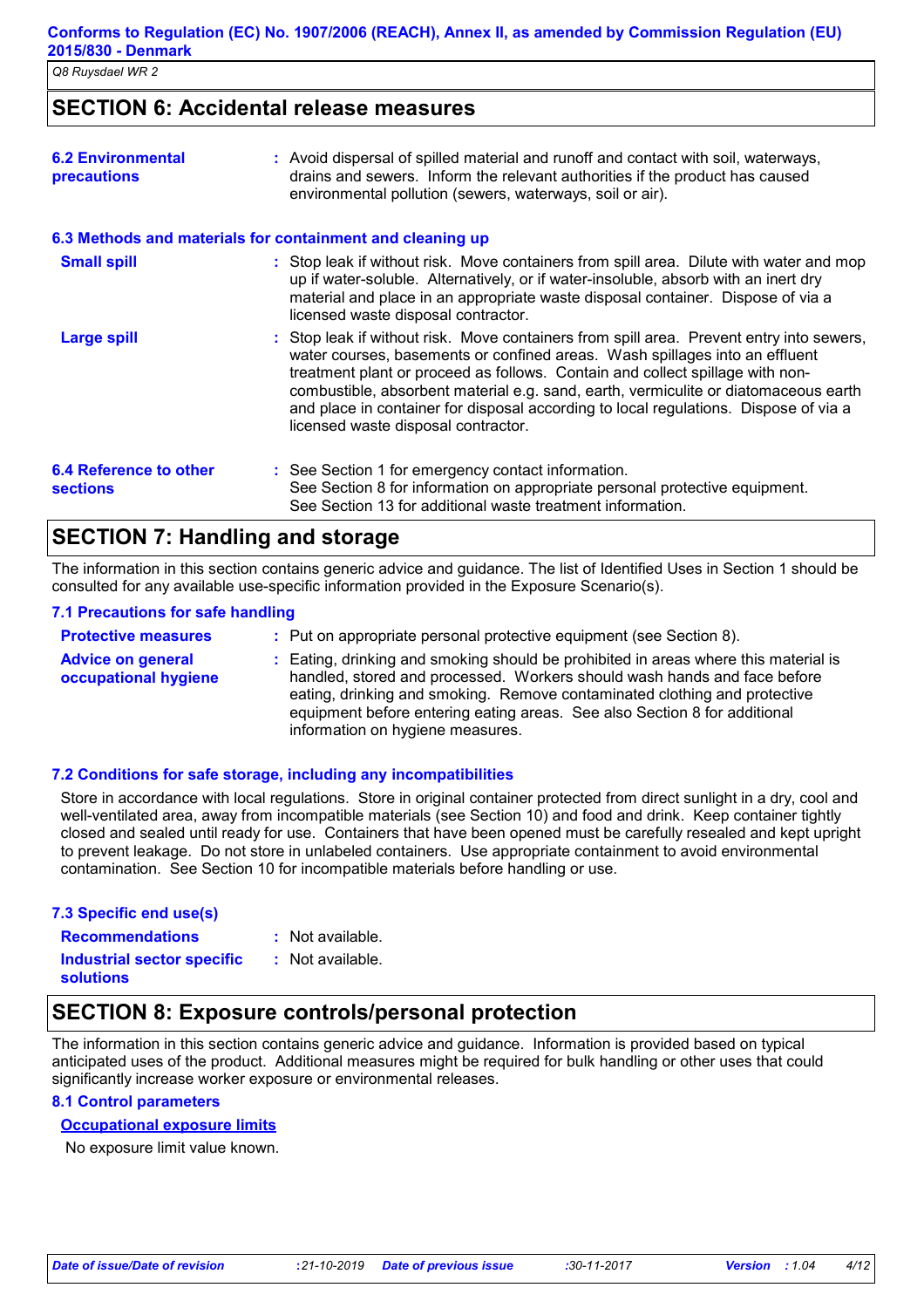# **SECTION 8: Exposure controls/personal protection**

| <b>Recommended monitoring</b><br>procedures | If this product contains ingredients with exposure limits, personal, workplace<br>÷.<br>atmosphere or biological monitoring may be required to determine the effectiveness<br>of the ventilation or other control measures and/or the necessity to use respiratory<br>protective equipment. Reference should be made to monitoring standards, such as<br>the following: European Standard EN 689 (Workplace atmospheres - Guidance for<br>the assessment of exposure by inhalation to chemical agents for comparison with<br>limit values and measurement strategy) European Standard EN 14042 (Workplace<br>atmospheres - Guide for the application and use of procedures for the assessment<br>of exposure to chemical and biological agents) European Standard EN 482<br>(Workplace atmospheres - General requirements for the performance of procedures<br>for the measurement of chemical agents) Reference to national guidance<br>documents for methods for the determination of hazardous substances will also be<br>required. |
|---------------------------------------------|----------------------------------------------------------------------------------------------------------------------------------------------------------------------------------------------------------------------------------------------------------------------------------------------------------------------------------------------------------------------------------------------------------------------------------------------------------------------------------------------------------------------------------------------------------------------------------------------------------------------------------------------------------------------------------------------------------------------------------------------------------------------------------------------------------------------------------------------------------------------------------------------------------------------------------------------------------------------------------------------------------------------------------------|
|---------------------------------------------|----------------------------------------------------------------------------------------------------------------------------------------------------------------------------------------------------------------------------------------------------------------------------------------------------------------------------------------------------------------------------------------------------------------------------------------------------------------------------------------------------------------------------------------------------------------------------------------------------------------------------------------------------------------------------------------------------------------------------------------------------------------------------------------------------------------------------------------------------------------------------------------------------------------------------------------------------------------------------------------------------------------------------------------|

#### **DNELs/DMELs**

No DNELs/DMELs available.

#### **PNECs**

No PNECs available.

| <b>8.2 Exposure controls</b>               |                                                                                                                                                                                                                                                                                                                                                                                                   |
|--------------------------------------------|---------------------------------------------------------------------------------------------------------------------------------------------------------------------------------------------------------------------------------------------------------------------------------------------------------------------------------------------------------------------------------------------------|
| <b>Appropriate engineering</b><br>controls | : Good general ventilation should be sufficient to control worker exposure to airborne<br>contaminants.                                                                                                                                                                                                                                                                                           |
| <b>Individual protection measures</b>      |                                                                                                                                                                                                                                                                                                                                                                                                   |
| <b>Hygiene measures</b>                    | : Wash hands, forearms and face thoroughly after handling chemical products,<br>before eating, smoking and using the lavatory and at the end of the working period.<br>Appropriate techniques should be used to remove potentially contaminated clothing.<br>Wash contaminated clothing before reusing. Ensure that eyewash stations and<br>safety showers are close to the workstation location. |
| <b>Eye/face protection</b>                 | Safety eyewear complying with an approved standard should be used when a risk<br>assessment indicates this is necessary to avoid exposure to liquid splashes, mists,<br>gases or dusts. If contact is possible, the following protection should be worn,<br>unless the assessment indicates a higher degree of protection: safety glasses with<br>side-shields.                                   |
| <b>Skin protection</b>                     |                                                                                                                                                                                                                                                                                                                                                                                                   |
| <b>Hand protection</b>                     | : Chemical-resistant, impervious gloves complying with an approved standard should<br>be worn at all times when handling chemical products if a risk assessment indicates<br>this is necessary. Wear suitable gloves tested to EN374. Recommended: < 1<br>hour (breakthrough time): nitrile rubber 0.17 mm.                                                                                       |
| <b>Body protection</b>                     | : Personal protective equipment for the body should be selected based on the task<br>being performed and the risks involved and should be approved by a specialist<br>before handling this product.                                                                                                                                                                                               |
| <b>Other skin protection</b>               | : Appropriate footwear and any additional skin protection measures should be<br>selected based on the task being performed and the risks involved and should be<br>approved by a specialist before handling this product.                                                                                                                                                                         |
| <b>Respiratory protection</b>              | : Based on the hazard and potential for exposure, select a respirator that meets the<br>appropriate standard or certification. Respirators must be used according to a<br>respiratory protection program to ensure proper fitting, training, and other important<br>aspects of use. Recommended: Boiling point > 65 °C: A1; Boiling point < 65 °C:<br>AX1; Hot material: A1P2.                    |
| <b>Environmental exposure</b><br>controls  | : Emissions from ventilation or work process equipment should be checked to<br>ensure they comply with the requirements of environmental protection legislation.<br>In some cases, fume scrubbers, filters or engineering modifications to the process<br>equipment will be necessary to reduce emissions to acceptable levels.                                                                   |
|                                            |                                                                                                                                                                                                                                                                                                                                                                                                   |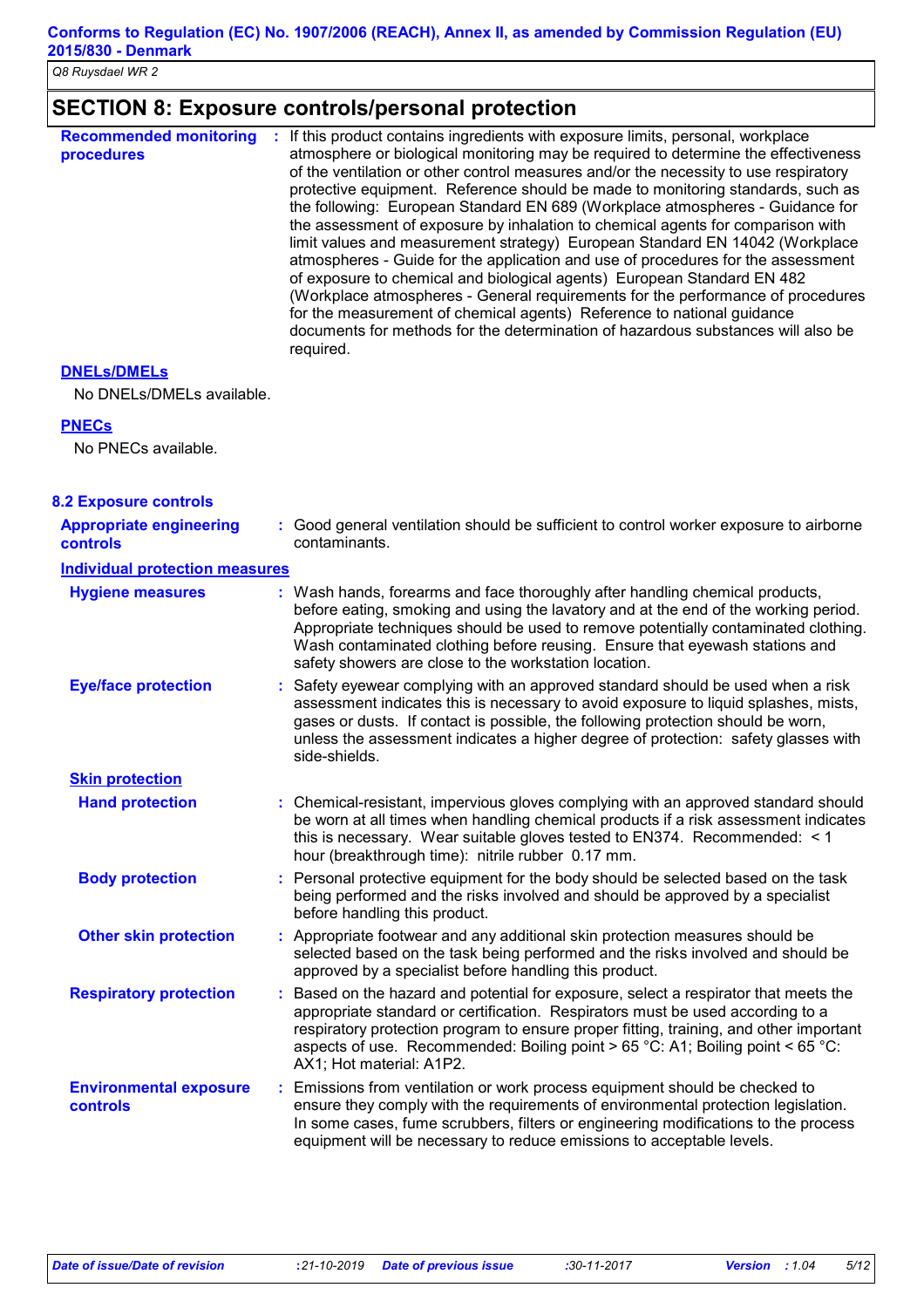# **SECTION 9: Physical and chemical properties**

| 9.1 Information on basic physical and chemical properties         |                                                                   |
|-------------------------------------------------------------------|-------------------------------------------------------------------|
| <b>Appearance</b>                                                 |                                                                   |
| <b>Physical state</b>                                             | : Liquid. [grease]                                                |
| <b>Appearance</b>                                                 | : Smooth Thick, oily liquid.                                      |
| <b>Color</b>                                                      | : Yellow [Light]                                                  |
| Odor                                                              | : Hydrocarbon.                                                    |
| <b>Odor threshold</b>                                             | : Not available.                                                  |
| pH                                                                | : Not available.                                                  |
| <b>Melting point/freezing point</b>                               | : Not available.                                                  |
| <b>Initial boiling point and</b><br>boiling range                 | $: >250^{\circ}C$                                                 |
| <b>Flash point</b>                                                | : Open cup: $>150^{\circ}$ C [ASTM D92.]                          |
| <b>Evaporation rate</b>                                           | : Not available.                                                  |
| <b>Flammability (solid, gas)</b>                                  | : Not applicable.                                                 |
| <b>Upper/lower flammability or</b><br>explosive limits            | : Not available.                                                  |
| <b>Vapor pressure</b>                                             | : Not available.                                                  |
| <b>Vapor density</b>                                              | : Not available.                                                  |
| <b>Density</b>                                                    | : $<$ 1 g/cm <sup>3</sup> [15°C]                                  |
| <b>Solubility(ies)</b>                                            | : Insoluble in the following materials: cold water and hot water. |
| <b>Partition coefficient: n-octanol/: Not available.</b><br>water |                                                                   |
| <b>Auto-ignition temperature</b>                                  | : Not available.                                                  |
| <b>Decomposition temperature</b>                                  | : Not available.                                                  |
| <b>Viscosity (40°C)</b>                                           | : Not available.                                                  |
| <b>Explosive properties</b>                                       | : Not applicable.                                                 |
| <b>Oxidizing properties</b>                                       | : Not applicable.                                                 |

#### **9.2 Other information**

| <b>SECTION 10: Stability and reactivity</b>       |                                                                                                           |  |
|---------------------------------------------------|-----------------------------------------------------------------------------------------------------------|--|
| <b>10.1 Reactivity</b>                            | : No specific test data related to reactivity available for this product or its ingredients.              |  |
| <b>10.2 Chemical stability</b>                    | : The product is stable.                                                                                  |  |
| <b>10.3 Possibility of</b><br>hazardous reactions | : Under normal conditions of storage and use, hazardous reactions will not occur.                         |  |
| <b>10.4 Conditions to avoid</b>                   | $:$ No specific data.                                                                                     |  |
| <b>10.5 Incompatible materials</b>                | : Reactive or incompatible with the following materials:<br>Strong oxidizing materials                    |  |
| <b>10.6 Hazardous</b><br>decomposition products   | : Under normal conditions of storage and use, hazardous decomposition products<br>should not be produced. |  |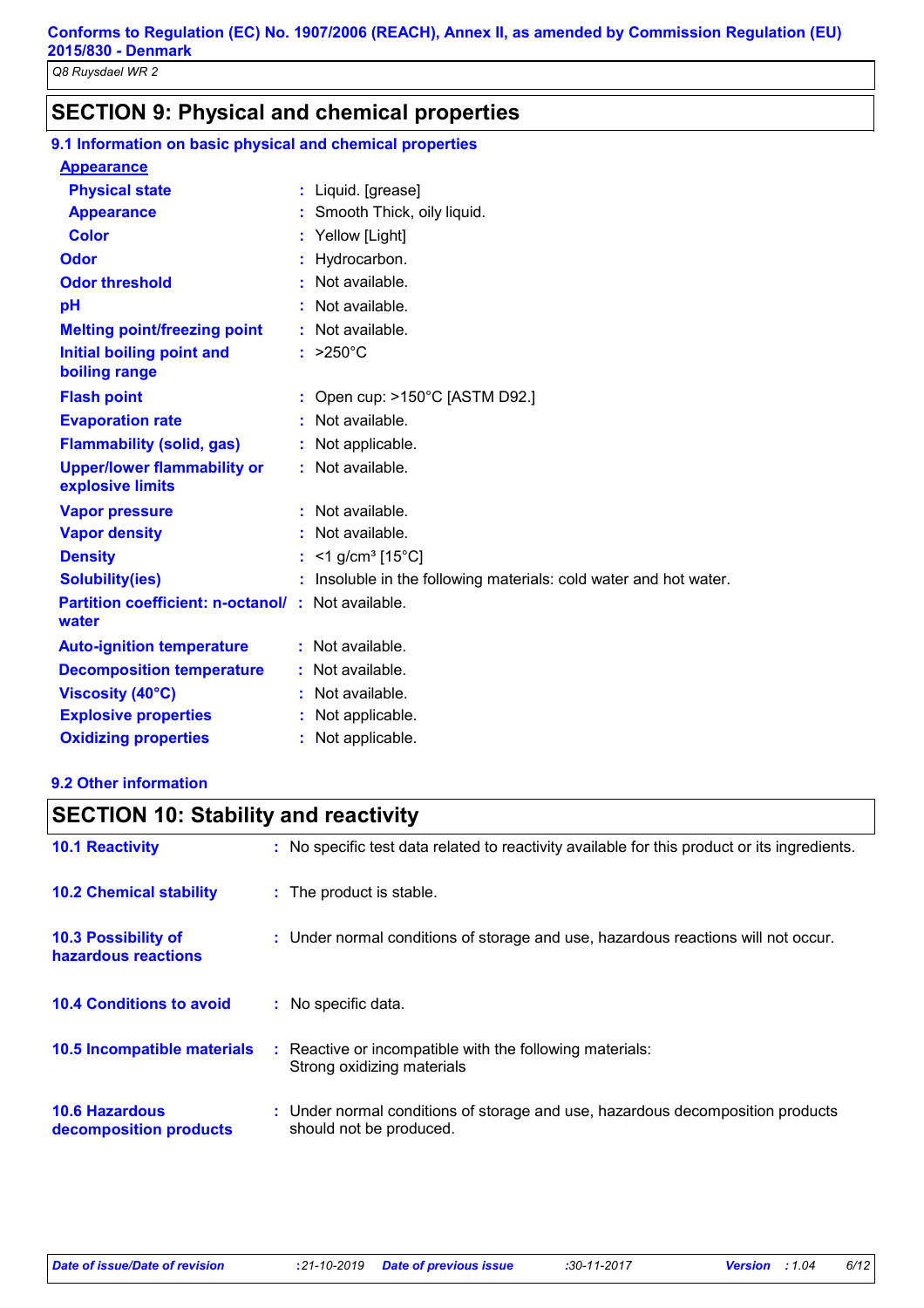# **SECTION 11: Toxicological information**

| 11.1 Information on toxicological effects               |                                                                                          |
|---------------------------------------------------------|------------------------------------------------------------------------------------------|
| <b>Acute toxicity</b>                                   |                                                                                          |
| <b>Conclusion/Summary</b>                               | : Not available.                                                                         |
| <b>Acute toxicity estimates</b><br>Not available.       |                                                                                          |
|                                                         |                                                                                          |
| <b>Irritation/Corrosion</b>                             |                                                                                          |
| <b>Conclusion/Summary</b>                               | : Not available.                                                                         |
| <b>Sensitization</b>                                    | : Not available.                                                                         |
| <b>Conclusion/Summary</b>                               |                                                                                          |
| <b>Mutagenicity</b><br><b>Conclusion/Summary</b>        | : Not available.                                                                         |
| <b>Carcinogenicity</b>                                  |                                                                                          |
| <b>Conclusion/Summary</b>                               | : Not available.                                                                         |
| <b>Reproductive toxicity</b>                            |                                                                                          |
| <b>Conclusion/Summary</b>                               | : Not available.                                                                         |
| <b>Teratogenicity</b>                                   |                                                                                          |
| <b>Conclusion/Summary</b>                               | : Not available.                                                                         |
| <b>Specific target organ toxicity (single exposure)</b> |                                                                                          |
| Not available.                                          |                                                                                          |
| Specific target organ toxicity (repeated exposure)      |                                                                                          |
| Not available.                                          |                                                                                          |
| <b>Aspiration hazard</b>                                |                                                                                          |
| Not available.                                          |                                                                                          |
| <b>Information on the likely</b><br>routes of exposure  | : Not available.                                                                         |
| <b>Potential acute health effects</b>                   |                                                                                          |
| <b>Eye contact</b>                                      | : No known significant effects or critical hazards.                                      |
| <b>Inhalation</b>                                       | : No known significant effects or critical hazards.                                      |
| <b>Skin contact</b>                                     | : Defatting to the skin. May cause skin dryness and irritation.                          |
| <b>Ingestion</b>                                        | : No known significant effects or critical hazards.                                      |
|                                                         | <b>Symptoms related to the physical, chemical and toxicological characteristics</b>      |
| <b>Eye contact</b>                                      | : No specific data.                                                                      |
| <b>Inhalation</b>                                       | : No specific data.                                                                      |
| <b>Skin contact</b>                                     | : Adverse symptoms may include the following:<br>irritation<br>dryness<br>cracking       |
| <b>Ingestion</b>                                        | : No specific data.                                                                      |
|                                                         | Delayed and immediate effects and also chronic effects from short and long term exposure |
| <b>Short term exposure</b>                              |                                                                                          |
| <b>Potential immediate</b><br>effects                   | : Not available.                                                                         |
| <b>Potential delayed effects</b>                        | : Not available.                                                                         |
| <b>Long term exposure</b>                               |                                                                                          |
|                                                         |                                                                                          |

*Date of issue/Date of revision* **:***21-10-2019 Date of previous issue :30-11-2017 Version : 1.04 7/12*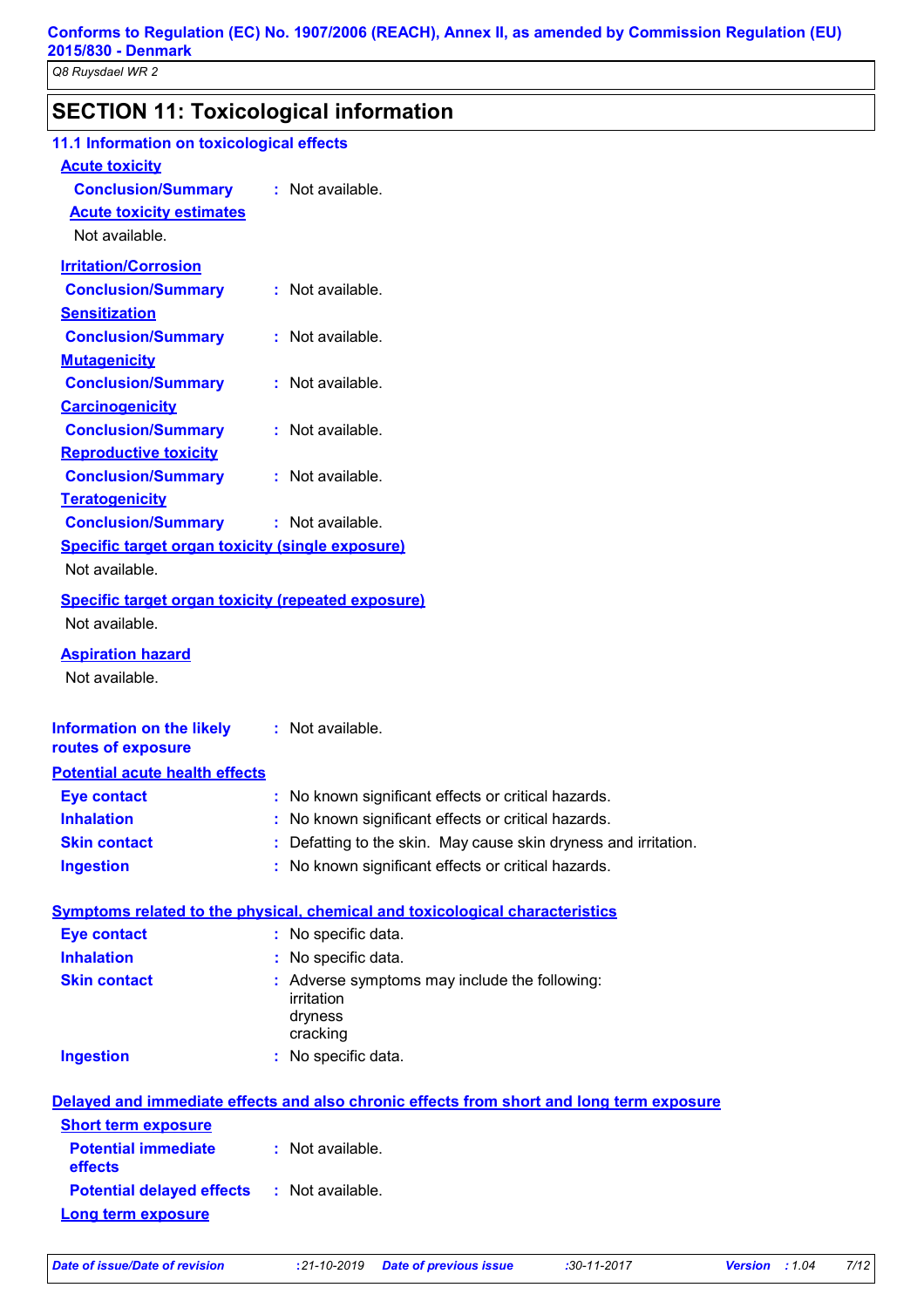| <b>SECTION 11: Toxicological information</b> |
|----------------------------------------------|
|----------------------------------------------|

| <b>Potential immediate</b><br><b>effects</b> | Not available.                                                                                           |  |
|----------------------------------------------|----------------------------------------------------------------------------------------------------------|--|
| <b>Potential delayed effects</b>             | : Not available.                                                                                         |  |
| <b>Potential chronic health effects</b>      |                                                                                                          |  |
| Not available.                               |                                                                                                          |  |
| <b>Conclusion/Summary</b>                    | $:$ Not available.                                                                                       |  |
| <b>General</b>                               | Prolonged or repeated contact can defat the skin and lead to irritation, cracking and/<br>or dermatitis. |  |
| <b>Carcinogenicity</b>                       | : No known significant effects or critical hazards.                                                      |  |
| <b>Mutagenicity</b>                          | : No known significant effects or critical hazards.                                                      |  |
| <b>Teratogenicity</b>                        | : No known significant effects or critical hazards.                                                      |  |
| <b>Developmental effects</b>                 | : No known significant effects or critical hazards.                                                      |  |
| <b>Fertility effects</b>                     | : No known significant effects or critical hazards.                                                      |  |
|                                              |                                                                                                          |  |

**Other information :**

: Not available.

# **SECTION 12: Ecological information**

| <b>12.1 Toxicity</b>      |                  |
|---------------------------|------------------|
| <b>Conclusion/Summary</b> | : Not available. |

## **12.2 Persistence and degradability**

| <b>Conclusion/Summary</b> | : Not available. |
|---------------------------|------------------|
|                           |                  |

| <b>Product/ingredient name</b> | <b>Aquatic half-life</b> | <b>Photolysis</b> | Biodegradability |
|--------------------------------|--------------------------|-------------------|------------------|
| Q8 Ruysdael WR 2               |                          |                   | INot readilv     |

## **12.3 Bioaccumulative potential**

Not available.

| <b>12.4 Mobility in soil</b>                            |                  |
|---------------------------------------------------------|------------------|
| <b>Soil/water partition</b><br><b>coefficient (Koc)</b> | : Not available. |
| <b>Mobility</b>                                         | : Not available. |

## **PBT :** Not applicable. **vPvB :** Not applicable. **12.5 Results of PBT and vPvB assessment**

## **12.6 Other adverse effects** : No known significant effects or critical hazards.

# **SECTION 13: Disposal considerations**

The information in this section contains generic advice and guidance. The list of Identified Uses in Section 1 should be consulted for any available use-specific information provided in the Exposure Scenario(s).

## **13.1 Waste treatment methods**

## **Product**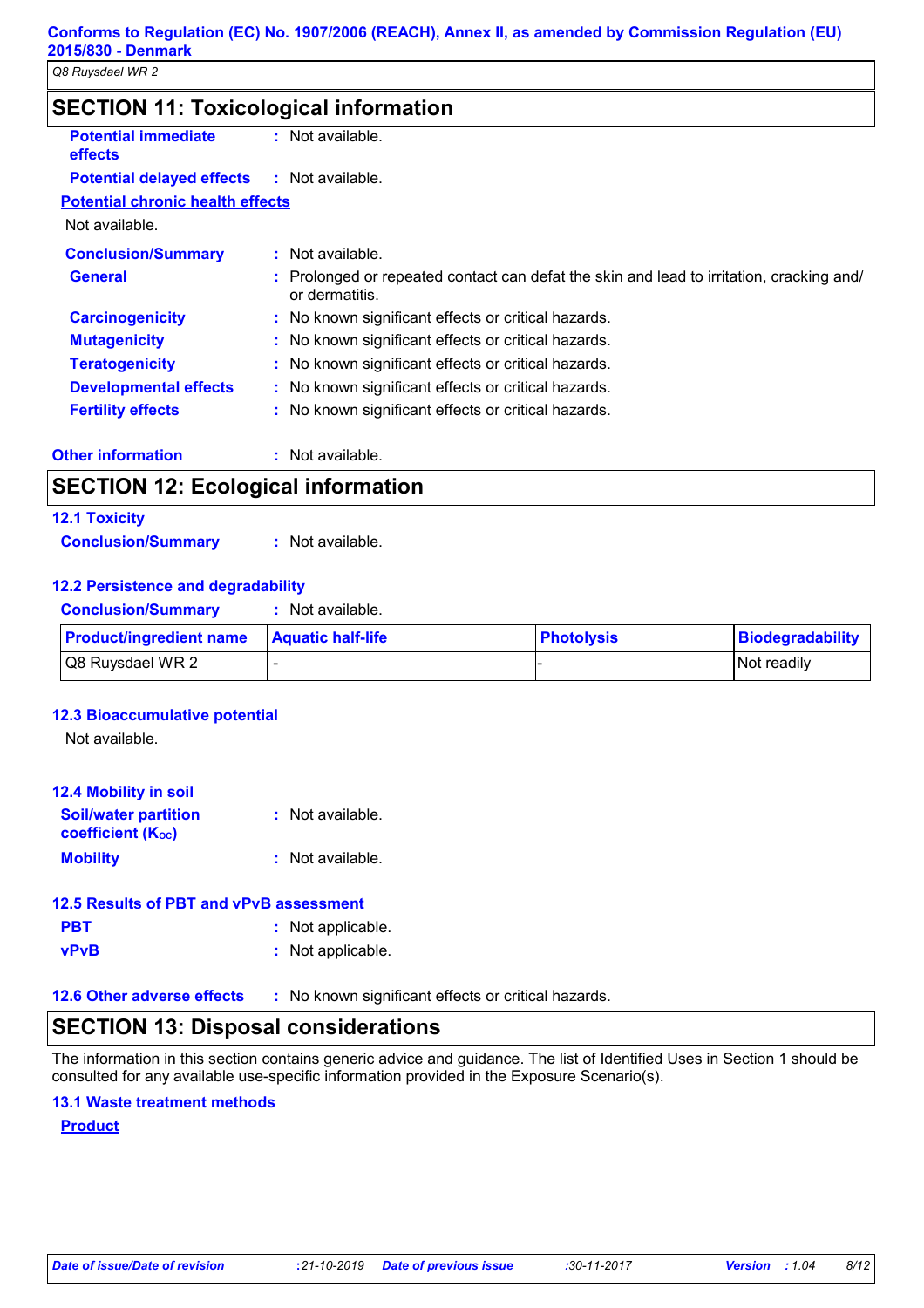# **SECTION 13: Disposal considerations**

| <b>Methods of disposal</b> | : The generation of waste should be avoided or minimized wherever possible.<br>Disposal of this product, solutions and any by-products should at all times comply<br>with the requirements of environmental protection and waste disposal legislation<br>and any regional local authority requirements. Dispose of surplus and non-<br>recyclable products via a licensed waste disposal contractor. Waste should not be |
|----------------------------|--------------------------------------------------------------------------------------------------------------------------------------------------------------------------------------------------------------------------------------------------------------------------------------------------------------------------------------------------------------------------------------------------------------------------|
|                            | disposed of untreated to the sewer unless fully compliant with the requirements of<br>all authorities with jurisdiction.                                                                                                                                                                                                                                                                                                 |
| ilahas dari secara te      | $\sim$ $\sqrt{22}$                                                                                                                                                                                                                                                                                                                                                                                                       |

**Hazardous waste :** Yes.

**European waste catalogue (EWC) Waste code Waste designation**

| $13089*$                   | wastes not otherwise specified                                                                                                                                                                                                              |
|----------------------------|---------------------------------------------------------------------------------------------------------------------------------------------------------------------------------------------------------------------------------------------|
| <b>Packaging</b>           |                                                                                                                                                                                                                                             |
| <b>Methods of disposal</b> | : The generation of waste should be avoided or minimized wherever possible. Waste<br>packaging should be recycled. Incineration or landfill should only be considered<br>when recycling is not feasible.                                    |
| <b>Special precautions</b> | : This material and its container must be disposed of in a safe way. Empty containers<br>or liners may retain some product residues. Avoid dispersal of spilled material and<br>runoff and contact with soil, waterways, drains and sewers. |

# **SECTION 14: Transport information**

|                                           | <b>ADR/RID</b> | <b>ADN</b>               | <b>IMDG</b>              | <b>IATA</b>    |
|-------------------------------------------|----------------|--------------------------|--------------------------|----------------|
| 14.1 UN number                            | Not regulated. | Not regulated.           | Not regulated.           | Not regulated. |
| 14.2 UN proper<br>shipping name           | $\blacksquare$ |                          |                          |                |
| <b>14.3 Transport</b><br>hazard class(es) | $\blacksquare$ | $\overline{\phantom{0}}$ | $\overline{\phantom{0}}$ |                |
| 14.4 Packing<br>group                     |                |                          |                          |                |
| 14.5<br><b>Environmental</b><br>hazards   | No.            | No.                      | No.                      | No.            |

**user**

**14.6 Special precautions for Transport within user's premises:** always transport in closed containers that are **:** upright and secure. Ensure that persons transporting the product know what to do in the event of an accident or spillage.

**14.7 Transport in bulk according to Annex II of MARPOL and the IBC Code :** Not available.

# **SECTION 15: Regulatory information**

**15.1 Safety, health and environmental regulations/legislation specific for the substance or mixture EU Regulation (EC) No. 1907/2006 (REACH)**

**Annex XIV - List of substances subject to authorization**

**Annex XIV**

None of the components are listed.

**Substances of very high concern**

None of the components are listed.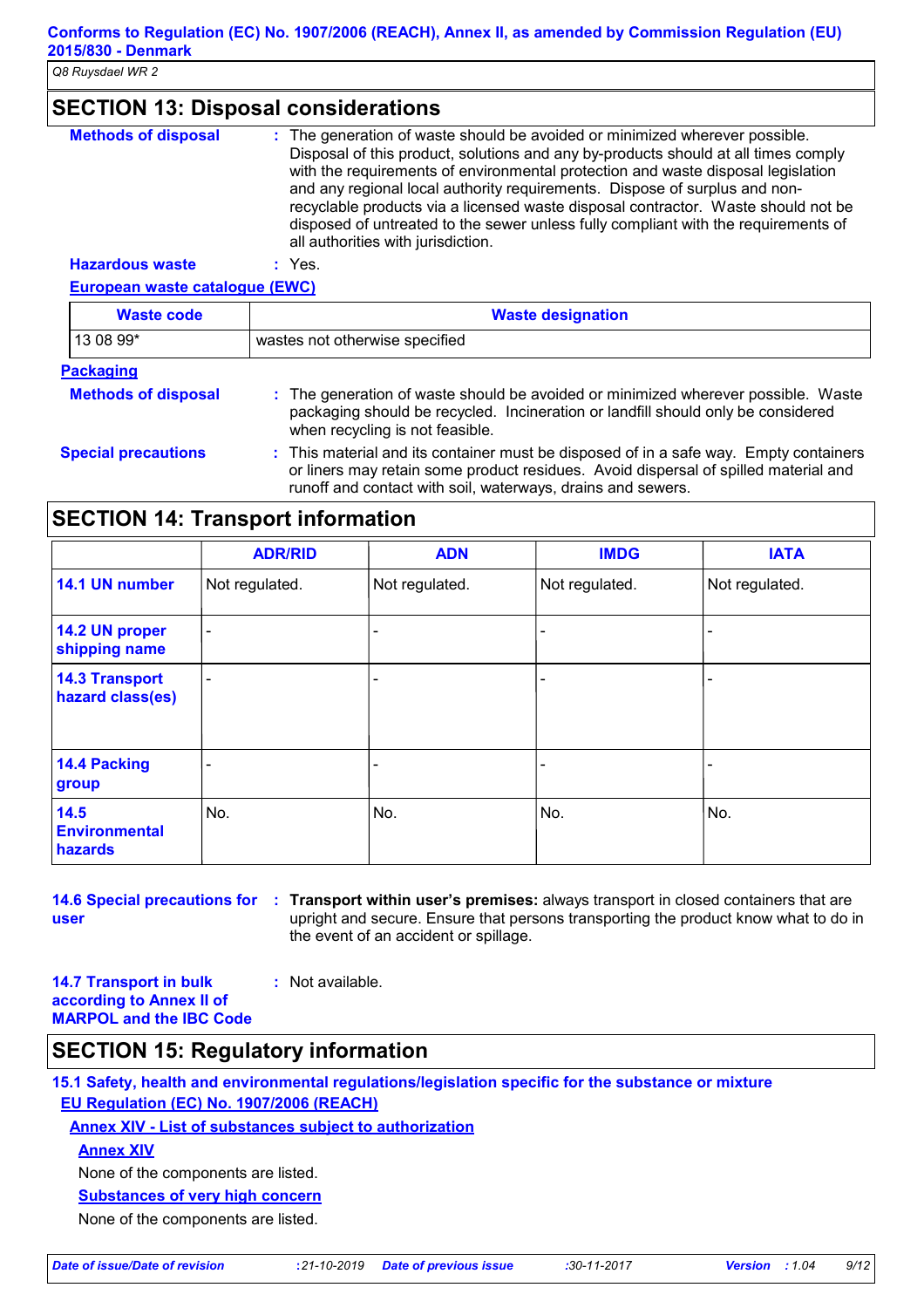| 2015/830 - Denmark<br>Q8 Ruysdael WR 2                                                                                                                   |                                                                                                                                                                                                                                                                                                                                                                                                                               |
|----------------------------------------------------------------------------------------------------------------------------------------------------------|-------------------------------------------------------------------------------------------------------------------------------------------------------------------------------------------------------------------------------------------------------------------------------------------------------------------------------------------------------------------------------------------------------------------------------|
| <b>SECTION 15: Regulatory information</b>                                                                                                                |                                                                                                                                                                                                                                                                                                                                                                                                                               |
| <b>Annex XVII - Restrictions</b><br>on the manufacture,<br>placing on the market<br>and use of certain<br>dangerous substances,<br>mixtures and articles | : Not applicable.                                                                                                                                                                                                                                                                                                                                                                                                             |
| <b>Other EU regulations</b>                                                                                                                              |                                                                                                                                                                                                                                                                                                                                                                                                                               |
| Ozone depleting substances (1005/2009/EU)<br>Not listed.                                                                                                 |                                                                                                                                                                                                                                                                                                                                                                                                                               |
| <b>Prior Informed Consent (PIC) (649/2012/EU)</b><br>Not listed.                                                                                         |                                                                                                                                                                                                                                                                                                                                                                                                                               |
| <b>Seveso Directive</b>                                                                                                                                  |                                                                                                                                                                                                                                                                                                                                                                                                                               |
| This product is not controlled under the Seveso Directive.<br><b>National requlations</b>                                                                |                                                                                                                                                                                                                                                                                                                                                                                                                               |
| <b>Product registration</b><br>number                                                                                                                    | : PR-nr: 2123929                                                                                                                                                                                                                                                                                                                                                                                                              |
| <b>MAL-code</b>                                                                                                                                          | $: 00-1$                                                                                                                                                                                                                                                                                                                                                                                                                      |
| <b>Protection based on MAL</b>                                                                                                                           | : According to the regulations on work involving coded products, the following<br>stipulations apply to the use of personal protective equipment:                                                                                                                                                                                                                                                                             |
|                                                                                                                                                          | <b>General:</b> Gloves must be worn for all work that may result in soiling. Apron/<br>coveralls/protective clothing must be worn when soiling is so great that regular work<br>clothes do not adequately protect skin against contact with the product. A face<br>shield must be worn in work involving spattering if a full mask is not required. In this<br>case, other recommended use of eye protection is not required. |
|                                                                                                                                                          | In all spraying operations in which there is return spray, the following must be worn:<br>respiratory protection and arm protectors/apron/coveralls/protective clothing as<br>appropriate or as instructed.                                                                                                                                                                                                                   |
|                                                                                                                                                          | MAL-code: 00-1<br>Application: When spraying in existing* spray booths, if the operator is outside the<br>spray zone.                                                                                                                                                                                                                                                                                                         |
|                                                                                                                                                          | - Arm protectors must be worn.                                                                                                                                                                                                                                                                                                                                                                                                |
|                                                                                                                                                          | During all spraying where atomization occurs in cabins or spray booths where the<br>operator is inside the spray zone and during spraying outside a closed facility, cabin<br>or booth.                                                                                                                                                                                                                                       |
|                                                                                                                                                          | - Full mask with combined filter, coveralls and hood must be worn.                                                                                                                                                                                                                                                                                                                                                            |
|                                                                                                                                                          | <b>Drying:</b> Items for drying/drying ovens that are temporarily placed on such things as<br>rack trolleys, etc. must be equipped with a mechanical exhaust system to prevent<br>fumes from wet items from passing through workers' inhalation zone.                                                                                                                                                                         |
|                                                                                                                                                          | <b>Polishing:</b> When polishing treated surfaces, a mask with dust filter must be worn.<br>When machine grinding, eye protection must be worn. Work gloves must always be<br>worn.                                                                                                                                                                                                                                           |
|                                                                                                                                                          | <b>Caution</b> The regulations contain other stipulations in addition to the above.                                                                                                                                                                                                                                                                                                                                           |
|                                                                                                                                                          | *See Regulations.                                                                                                                                                                                                                                                                                                                                                                                                             |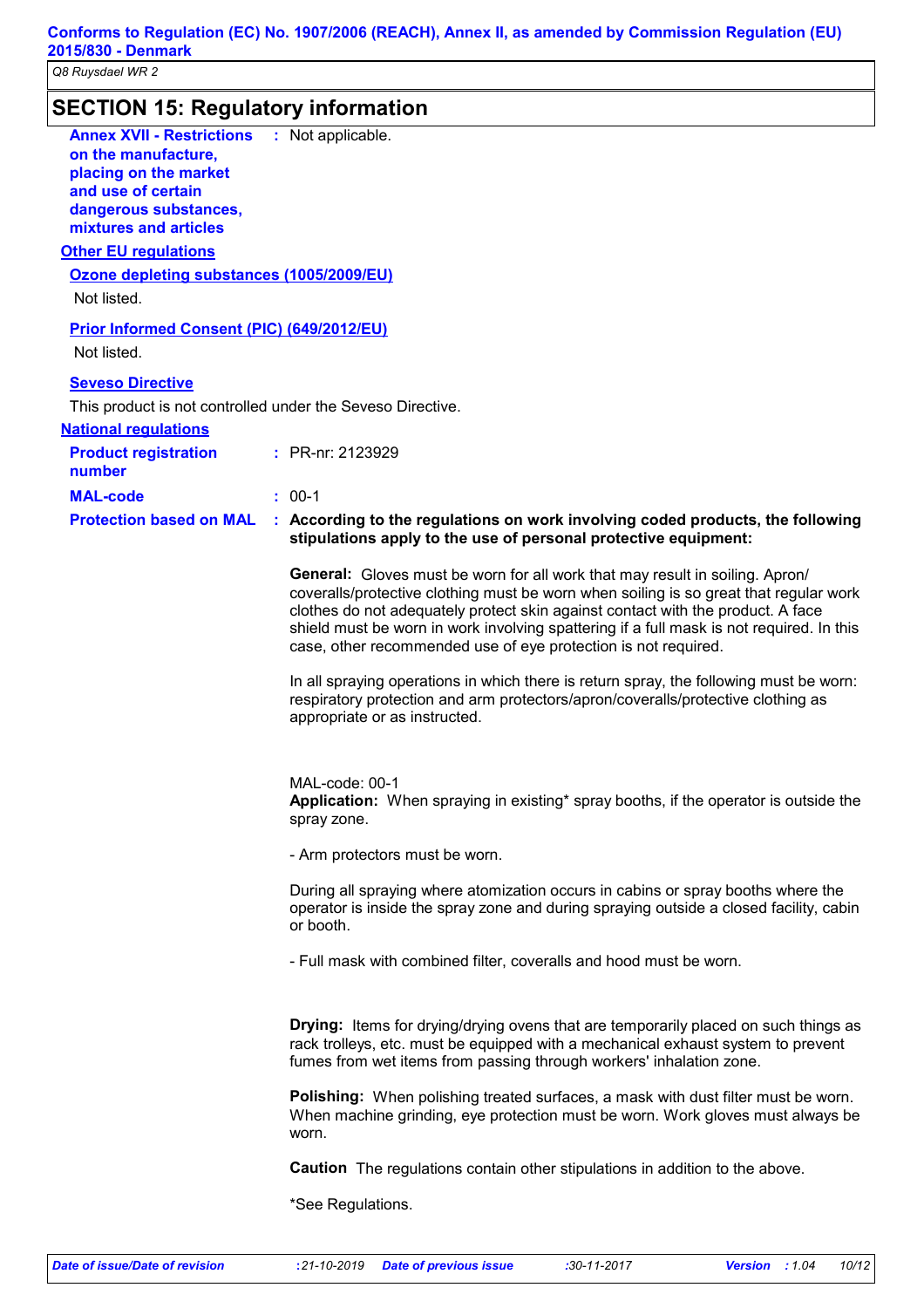| Q8 Ruysdael WR 2                                 |                                                                                                                  |
|--------------------------------------------------|------------------------------------------------------------------------------------------------------------------|
|                                                  | <b>SECTION 15: Regulatory information</b>                                                                        |
| <b>Hazard class for water</b><br>(WGK)           | $\pm$ 1                                                                                                          |
| <b>VOC content</b>                               | : Exempt.                                                                                                        |
| <b>International requlations</b>                 |                                                                                                                  |
| Not listed.                                      | <b>Chemical Weapon Convention List Schedules I, II &amp; III Chemicals</b>                                       |
| <b>Montreal Protocol</b><br>Not listed.          |                                                                                                                  |
| Not listed.                                      | <b>Stockholm Convention on Persistent Organic Pollutants</b>                                                     |
| Not listed.                                      | <b>Rotterdam Convention on Prior Informed Consent (PIC)</b>                                                      |
| Not listed.                                      | <b>UNECE Aarhus Protocol on POPs and Heavy Metals</b>                                                            |
| <b>Inventory list</b>                            |                                                                                                                  |
| <b>Australia</b>                                 | : Not determined.                                                                                                |
| <b>Canada</b>                                    | Not determined.                                                                                                  |
| <b>China</b>                                     | Not determined.                                                                                                  |
| <b>Europe</b>                                    | Not determined.                                                                                                  |
| <b>Japan</b>                                     | Japan inventory (ENCS): Not determined.<br>Japan inventory (ISHL): Not determined.                               |
| <b>Malaysia</b>                                  | Not determined                                                                                                   |
| <b>New Zealand</b>                               | Not determined.                                                                                                  |
| <b>Philippines</b>                               | Not determined.                                                                                                  |
| <b>Republic of Korea</b>                         | Not determined.                                                                                                  |
| <b>Taiwan</b>                                    | Not determined.                                                                                                  |
| <b>Thailand</b>                                  | Not determined.                                                                                                  |
| <b>Turkey</b>                                    | Not determined.                                                                                                  |
| <b>United States</b>                             | Not determined.                                                                                                  |
| <b>Viet Nam</b>                                  | Not determined.                                                                                                  |
| <b>15.2 Chemical Safety</b><br><b>Assessment</b> | : This product contains substances for which Chemical Safety Assessments are still<br>required.                  |
| <b>SECTION 16: Other information</b>             |                                                                                                                  |
|                                                  | $\nabla$ Indicates information that has changed from previously issued version.                                  |
| <b>Abbreviations and</b><br>acronyms             | : ATE = Acute Toxicity Estimate<br>CLP = Classification, Labelling and Packaging Regulation [Regulation (EC) No. |

| acronyms                                                                                         | CLP = Classification, Labelling and Packaging Regulation [Regulation (EC) No.           |                                                 |  |                      |  |  |
|--------------------------------------------------------------------------------------------------|-----------------------------------------------------------------------------------------|-------------------------------------------------|--|----------------------|--|--|
|                                                                                                  | 1272/2008]                                                                              |                                                 |  |                      |  |  |
|                                                                                                  |                                                                                         | DMEL = Derived Minimal Effect Level             |  |                      |  |  |
|                                                                                                  |                                                                                         | DNEL = Derived No Effect Level                  |  |                      |  |  |
|                                                                                                  |                                                                                         | EUH statement = CLP-specific Hazard statement   |  |                      |  |  |
|                                                                                                  | PBT = Persistent, Bioaccumulative and Toxic<br>PNEC = Predicted No Effect Concentration |                                                 |  |                      |  |  |
|                                                                                                  |                                                                                         |                                                 |  |                      |  |  |
|                                                                                                  |                                                                                         | <b>RRN = REACH Registration Number</b>          |  |                      |  |  |
|                                                                                                  |                                                                                         | vPvB = Very Persistent and Very Bioaccumulative |  |                      |  |  |
|                                                                                                  |                                                                                         |                                                 |  |                      |  |  |
| Procedure used to derive the classification according to Regulation (EC) No. 1272/2008 [CLP/GHS] |                                                                                         |                                                 |  |                      |  |  |
|                                                                                                  | <b>Classification</b>                                                                   |                                                 |  | <b>Justification</b> |  |  |
| Not classified.                                                                                  |                                                                                         |                                                 |  |                      |  |  |
|                                                                                                  |                                                                                         |                                                 |  |                      |  |  |